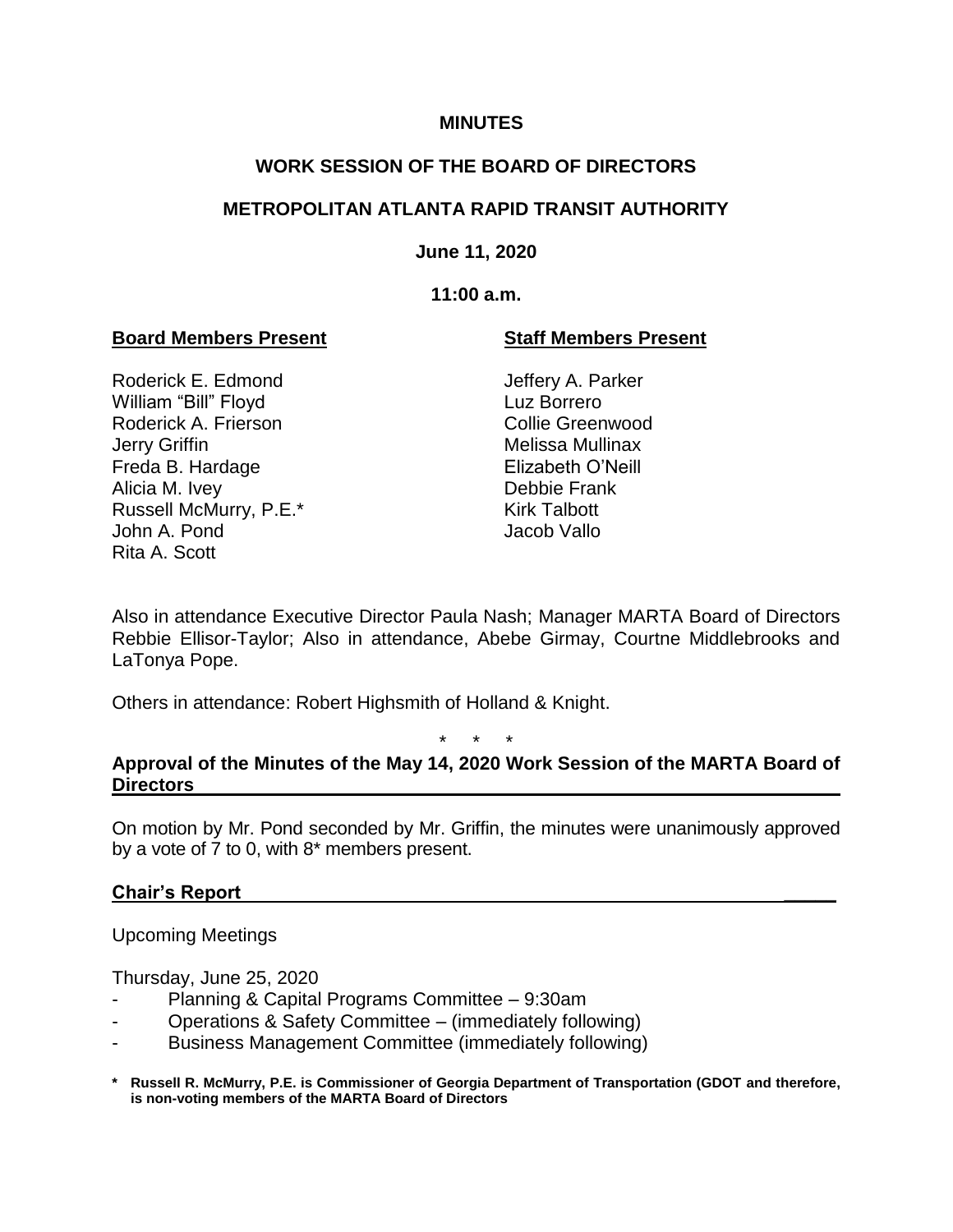**Work Session – Meeting Minutes 06/11/2020 Page 2**

Thursday, July 9, 2020

- Work Session 12noon
- Board 1:30 p.m.

## **General Manager/CEO Report**

#### Return to New Normal Task Force

Mr. Parker provided an update on the next steps as MARTA employees return to work under new normal task force which will be focused on:

- Building Customer Confidence
- Rebuilding ridership
- Safely bringing employees back to the office during the face of a public health crisis

Mr. Parker noted that it is also important to recognize that the events of the last three weeks have caused the entire country to face another crisis. That crisis is systemic racism. He advised the Board that an email was sent last week Authority wide regarding intentions to launch a series of on-going facilitated conversations with MARTA employees and the public. He advised that employee feedback expressed appreciation for the message.

Mr. Parker then discussed the return to new normal components that deal with customer confidence, rebuilding ridership and establishing new work place normal and advised that the effort would be led by Mr. Greenwood and Mrs. Mullinax. Members from Operations, Facilities, Finance, Planning and Customer Experience Departments will assist with developing a clear process for successful return from telework.

Mr. Parker stated that he knows everyone is anxious to return to a new normal, but this could not happen until the Authority has adopted and embraced the usage of facial masks by MARTA patrons and possibly enforcing a requirement for patrons to wear facial masks.

Mr. Parker then discussed mask usage and advised that staff is now considering requiring facial masks for all riders and working on a focused effort around a public campaign to encourage wearing of facial masks.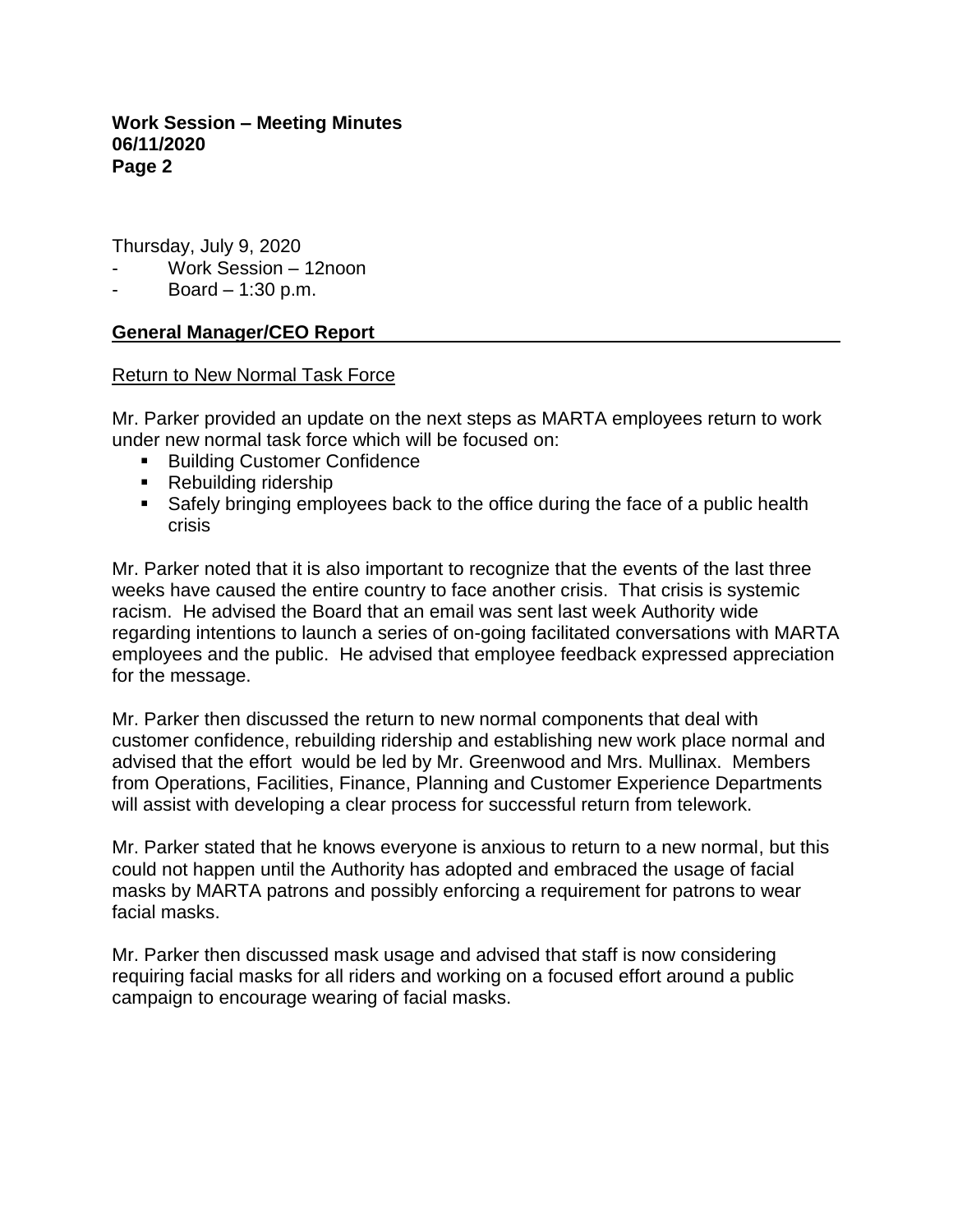### **Work Session – Meeting Minutes 06/11/2020 Page 3**

Based on analysis, approximately 35% of the Authority's patrons are wearing facial masks. Leadership is seeking to increase that percentage to approximately 80-90%.

He then discussed some measures that were being examined concerning masks such as vending machines to distribute masks, having courtesy masks on hand to provided to patrons, providing hand sanitizer at local MARTA stations and ensuring that there is hand sanitizer available.

Mr. Parker then talked of efforts for employees return such as re-organization of offices, conference room and break rooms to allow for social distancing. Unless the governor extends the Public Health Emergency, there are plans to telework until July 12, 2020. It is expected that it may be extended for employees who are able to be productive under teleworking conditions.

A comprehensive briefing would be provided during the July 9, 2020 Board meeting.

Mr. Frierson expressed appreciation for the Authority leading in a direction of encouraging patrons wearing masks and potentially creating an environment for patrons to purchase masks. This is a great way bring customers back on the MARTA system.

Mrs. Hardage said coming from a healthcare background, the usage of facial masks are encouraged at all times.

#### Upcoming Events/Meetings of Significance

Mr. Parker provided an update on upcoming meetings and events.

Wednesday, June 24, 2020

- City of Atlanta Jurisdictional Briefing (Virtual) – 10:30am

Wednesday, July 1, 2020

- Rider's Advisory Council (Virtual) – 6:30pm

Tuesday, July 14, 2020

- MARTA Accessibility Committee (MAC) – 10:00am